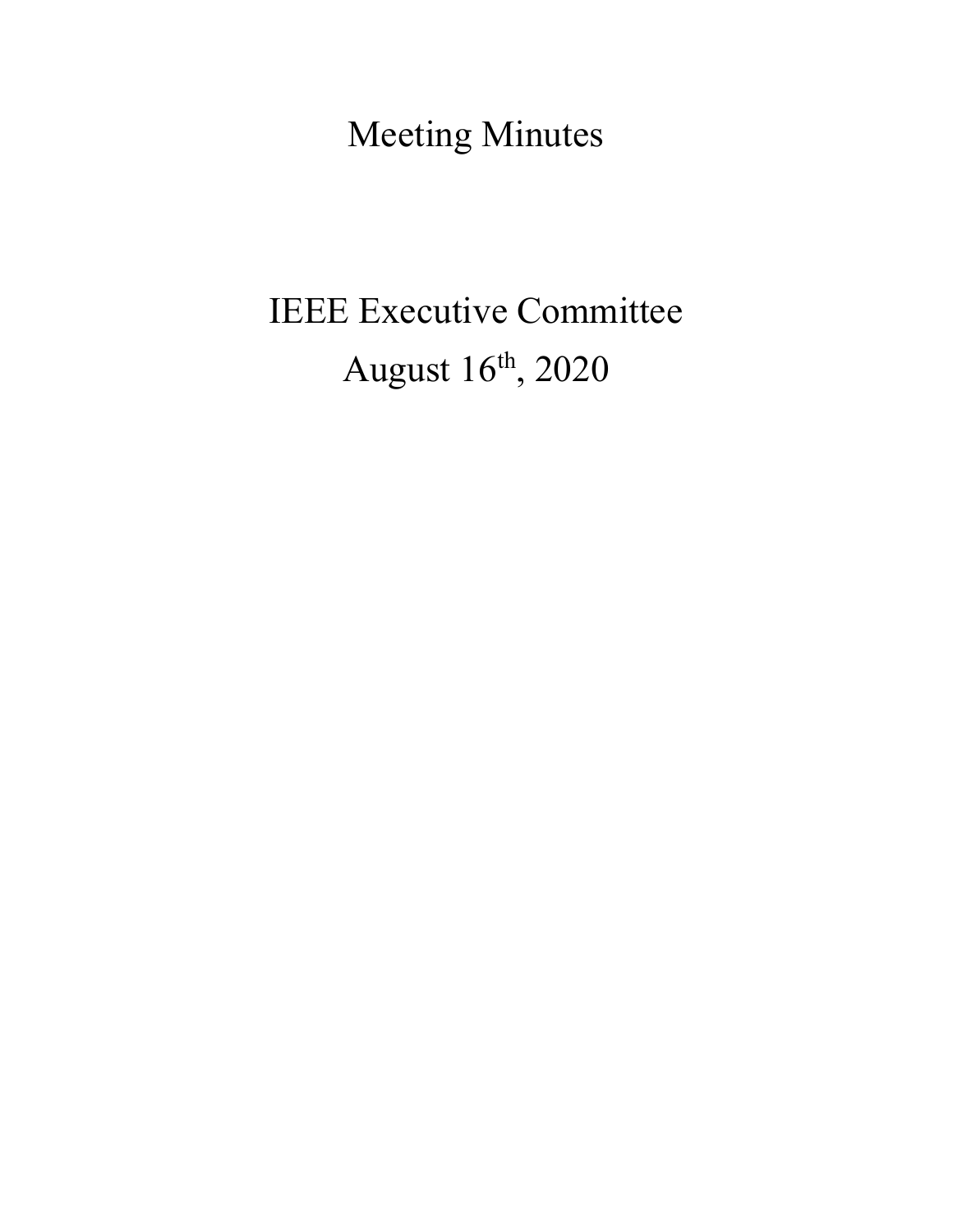

University of Saskatchewan IEEE Student Branch Meeting minutes for May 30, 2020 Page 2 of 6

## 1. CALL MEETING TO ORDER

Motion: Riley Second: Jonathan

## 2. CALL FOR QUORUM

| <b>ABSENT</b> | <b>PRESENT</b>   | <b>POSITION</b>                   | <b>MEMBER</b>                 | <b>SIGNATURES</b>                               |
|---------------|------------------|-----------------------------------|-------------------------------|-------------------------------------------------|
|               | $\mathbf{x}$     | $Chair*$                          | Alexandria Shields<br>(Lexie) | s (Aug 18, 2020 16:05 MDT)                      |
|               | X                | Vice Chair*                       | Jonathan Tu                   |                                                 |
|               | $\mathbf{x}$     | Finance Director*                 | Rafeh Khan                    | Aug 18, 2020 16:10 MDT)                         |
|               | $\boldsymbol{x}$ | Academic Director*                | Devin Ramaswami               |                                                 |
|               |                  | Social Director*                  | N/A                           | Devin Ramaswami (Aug 19, 2020 02:54 CDT)        |
|               | $\mathbf{x}$     | <b>Public Relations Director*</b> | <b>Austin Grismer</b>         | ستطلم<br>ustin Grismer (Aug 31, 2020 18:39 MDT) |
|               | $\mathbf{x}$     | McNaughton Director*              | Braeden Leisler               |                                                 |
|               |                  | Illumination Director*            | N/A                           | 0:25 MDT                                        |
|               |                  | Community Outreach Director*      | N/A                           |                                                 |
|               | X                | Grad. Banquet Director*           | <b>Riley Stevenson</b>        | RS<br>son (Aug 25, 2020 20:37 MDT)              |
|               |                  | <b>Robotics Coordinator</b>       | N/A                           |                                                 |
|               |                  | Grad. Student Rep.                | N/A                           |                                                 |
|               |                  | Second Year Rep.                  | N/A                           |                                                 |
|               |                  | Third Year Rep.                   | N/A                           |                                                 |
|               |                  | Fourth Year Rep.                  | N/A                           |                                                 |

\* Indicates Officer positions entitled to vote and compose the "Executive Committee".

Executive Meetings are only to be attended by Executive members, the Class Representative Committee and any non-Executive individual(s) invited by the Branch Chair for official purposes (Constitution Article 9, Section 2).

Quorum for any Executive meeting is two-thirds of the Executive. No motions can be passed without quorum. With quorum, all motions may be passed by simple majority vote (Constitution Article 9, Section 4).

## 3. Accept meeting minutes from last meeting

Motion: Rafeh Result: Pass Against: 0 Abstain: 0 For: 6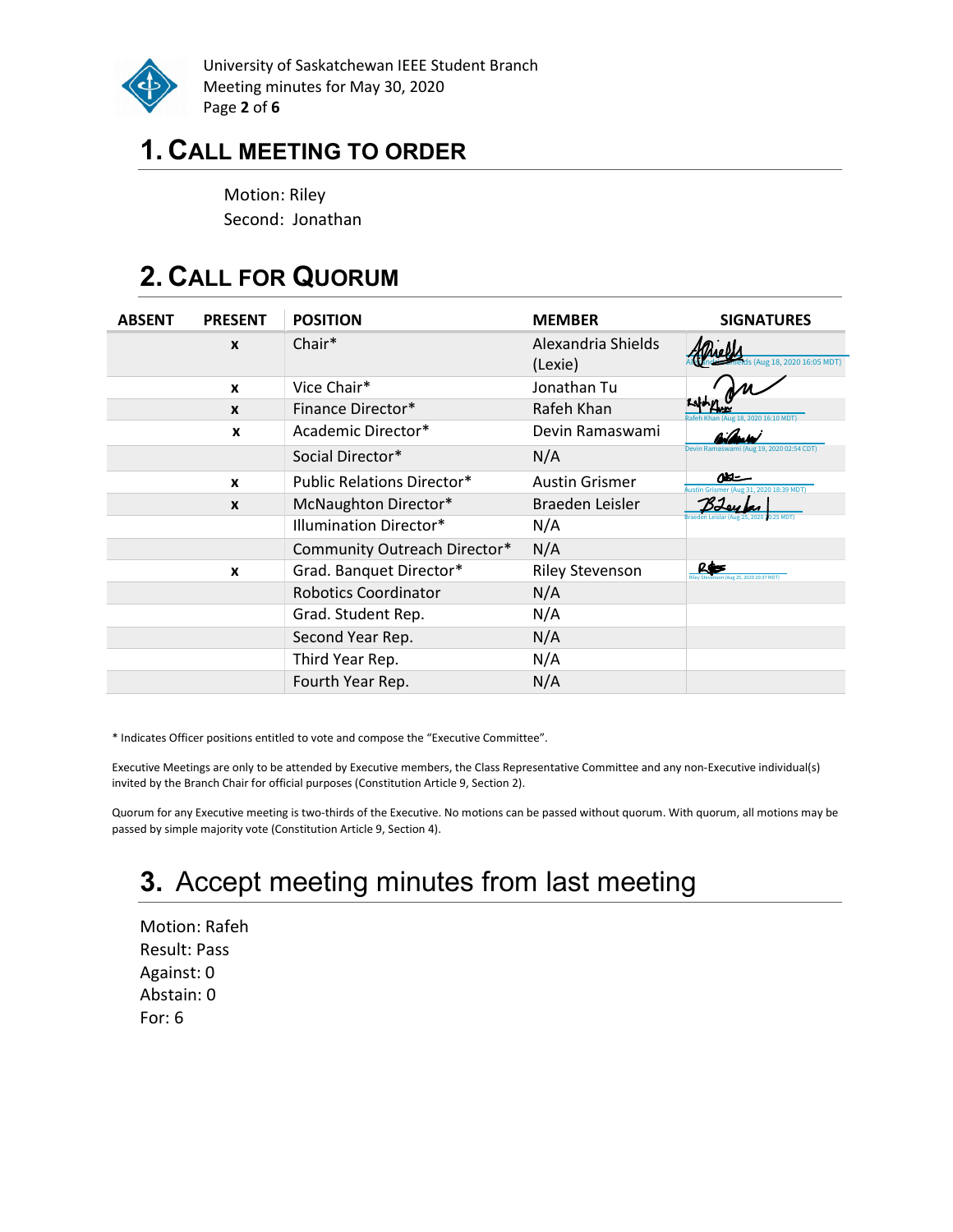

## 4. NEW BUSINESS

4.1. Executive Items

### **Chair**

- **NSS Meeting** 
	- o Our department wants to have a conference with all the ECE students
		- Will tell the NSS there is interest, possibly during the first week of school
	- o They want us to send out an email about the Extreme Coding Competition
- **USSU Ratification** 
	- o They have changed some of the requirements
		- Requiring more information on members, budget summary, and list of events
- Building access
	- o Received an email from building faculty that another round of students will have access to the building.
	- o Braeden will apply to get access to the building
- **•** Orientation
	- o USSU is doing an online orientation
		- They want a boomerang and write up about ECE
		- They will have web conference slots for us to talk about our college/ discipline
			- Elexie, Jonathan, Riley, Braeden (Sept  $2^{nd}$  1pm)
- USESF
	- $\circ$  Having a meeting on August 29<sup>th</sup> to determine the final representatives
- **APEGS** 
	- o Sponsorship for events applications are open (2021 year)
		- Need to apply for it by September  $8<sup>th</sup>$
- Google System
	- o Contact page is going to be a broken link soon
- **IEEE** Congress
	- $\circ$  Now online, can register until August 22<sup>nd</sup> (event is on August 29<sup>th</sup>)

Vice Chair

Asking Jordan for the list of the previous IEEE members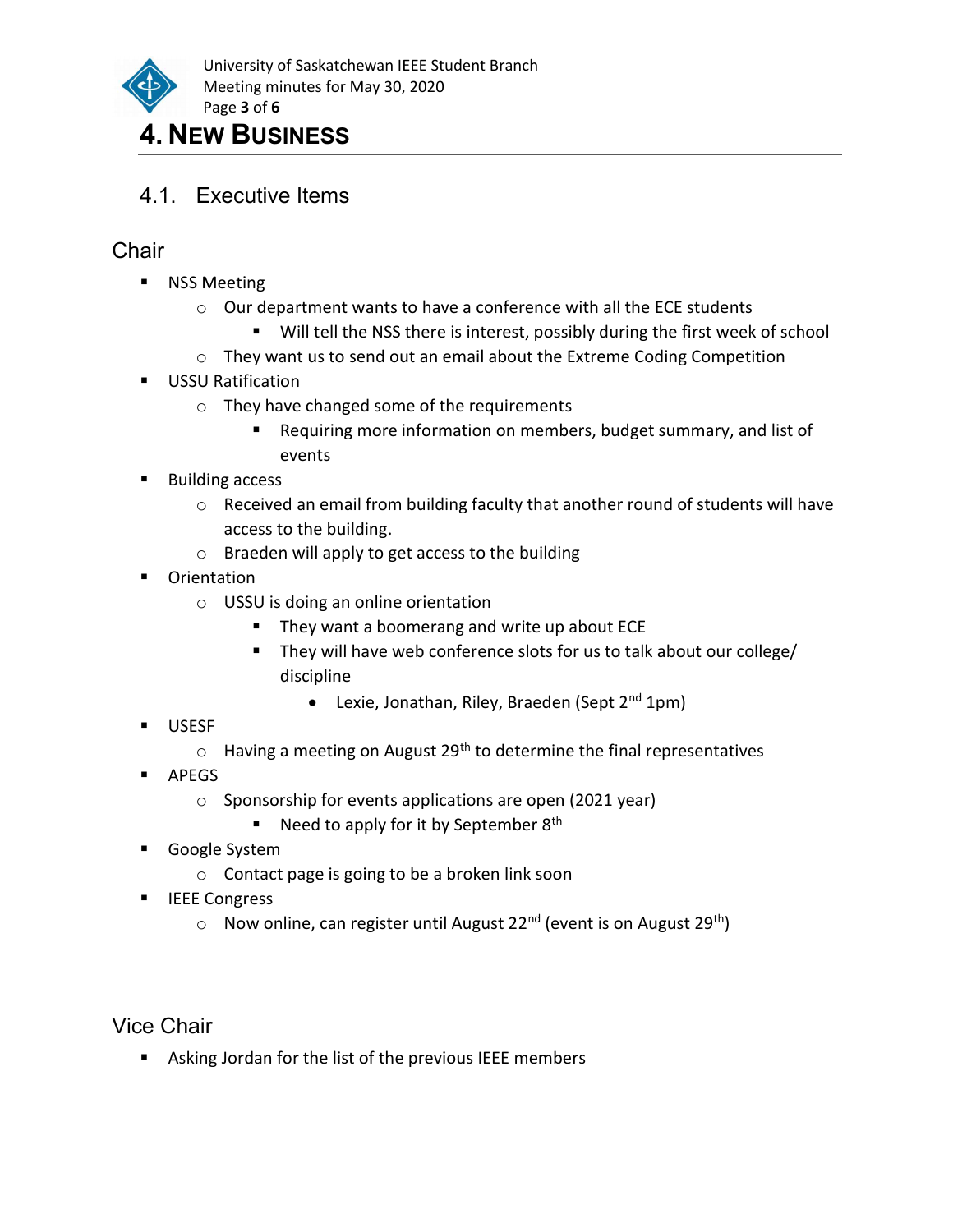

University of Saskatchewan IEEE Student Branch Meeting minutes for May 30, 2020 Page 4 of 6

#### Financial Director

- Need Lexie and Braeden to help sign some documents (signing authority)
- **Postponing the motion to shutdown the Community Outreach bank account**

Motion to change the IEEE account singing authority to Braeden, Alexandria, and Rafeh

- **Motion: Rafeh**
- **Result: Pass**
- Against: 0
- Abstain: 2 (Rafeh, Braeden)
- $\blacksquare$  For: 4

#### Academic Director

- Will not be getting industry funding, all companies that were contacted are unable to provide funding
- **Looking at tutorial options (Discord, WebEx)** 
	- o Possible testing during September

#### Social Director

■ Not Present

#### Public Relations Director

- **Working on the orientation video**
- **Possibly using Discord, Twitter, and Instagram in addition to email for advertising events**

#### McNaughton Director

■ Nothing to report

#### Illumination Director

■ Not Present

#### Community Outreach Director

■ Not Present

#### Graduation Banquet Director

**Will start to advertise to get people on the Grad Committee**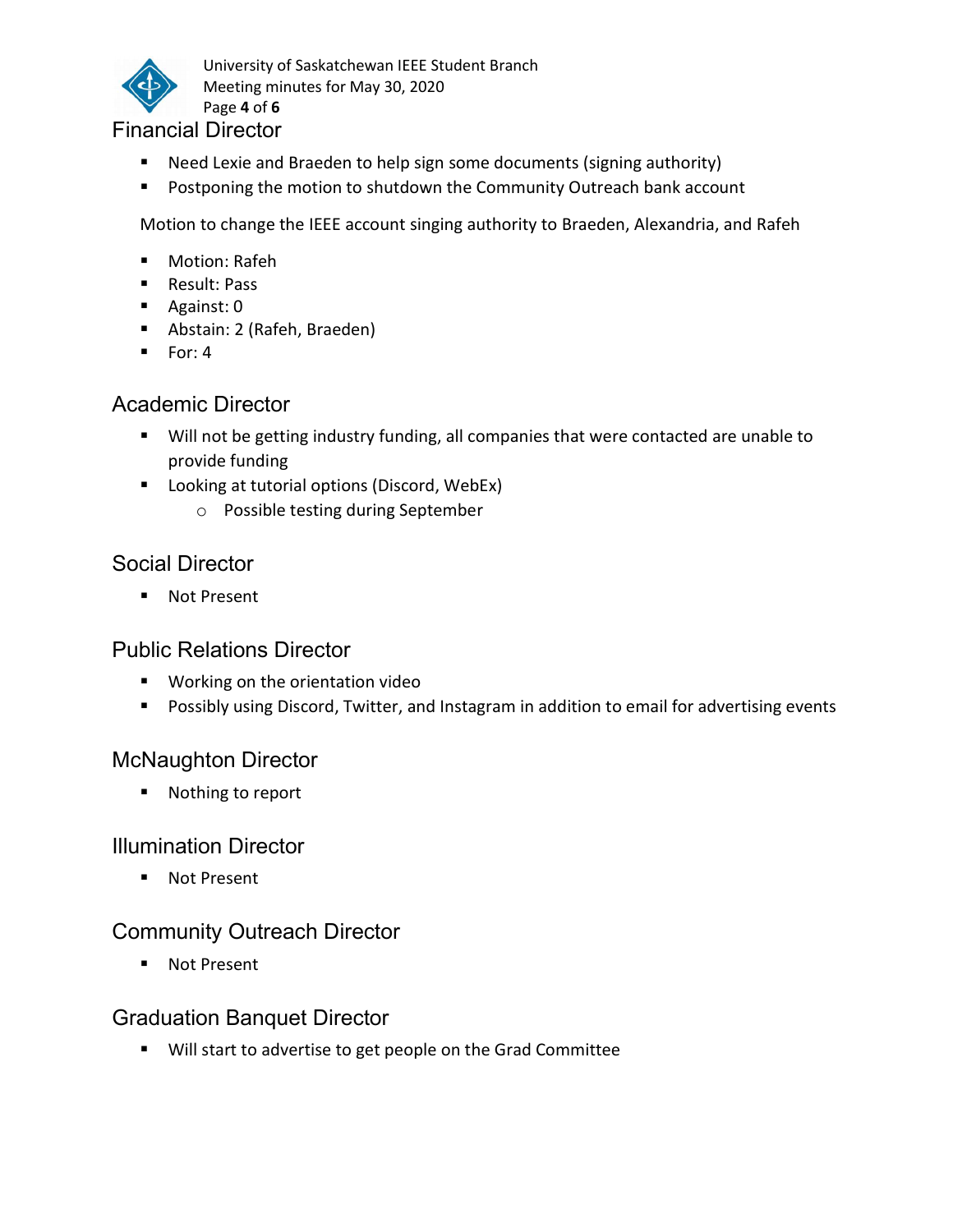

#### Robotics Coordinator

Not Present.

## STUDENT REPRESENTATIVE COMMITTEE ITEMS

#### Graduate Student Representative

**Nothing to Report.** 

#### Second Year Representative

■ Nothing to Report.

#### Third Year Representative

■ Nothing to Report.

#### Fourth Year Representative

- $\blacksquare$  Motion to Appoint Dayne Gawley to be the 4<sup>th</sup> Year Representative
- Motion: Ionathan
- **Result: Pass**
- Abstain: 0
- **Against: 0**
- For:5

## 5. DISCUSSION

- Online events for term 1
	- o Possible gaming events on specific days
		- Possible Games League of Legends, Minecraft, Fall guys, Terraria, Jack box, etc
			- Possible prize systems
	- o Conference with Johanson
	- o Study sessions in the discord
- **Talking about what the empty positions will look like** 
	- o Social
		- Will look very different